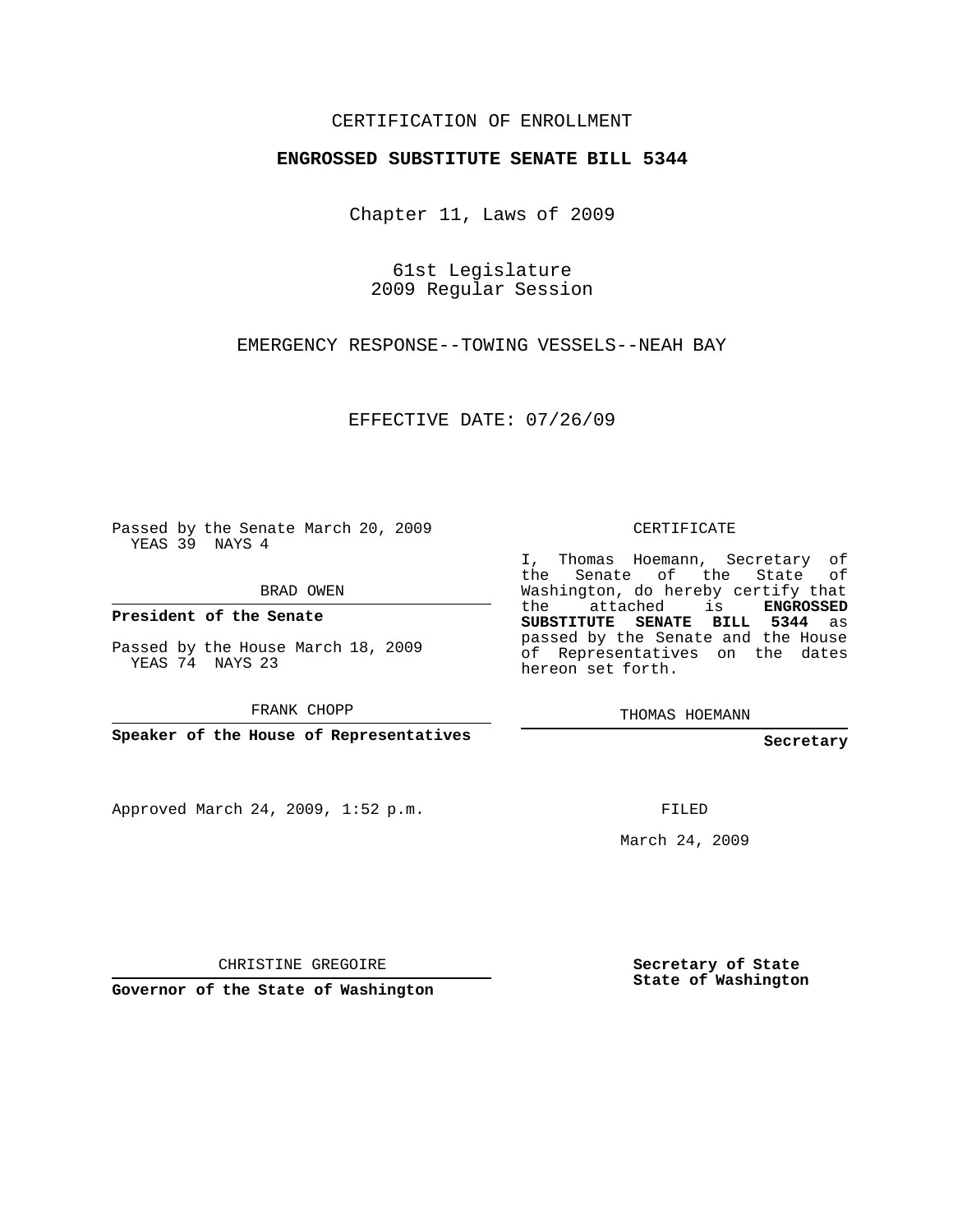## **ENGROSSED SUBSTITUTE SENATE BILL 5344** \_\_\_\_\_\_\_\_\_\_\_\_\_\_\_\_\_\_\_\_\_\_\_\_\_\_\_\_\_\_\_\_\_\_\_\_\_\_\_\_\_\_\_\_\_

\_\_\_\_\_\_\_\_\_\_\_\_\_\_\_\_\_\_\_\_\_\_\_\_\_\_\_\_\_\_\_\_\_\_\_\_\_\_\_\_\_\_\_\_\_

AS AMENDED BY THE HOUSE

Passed Legislature - 2009 Regular Session

## **State of Washington 61st Legislature 2009 Regular Session**

**By** Senate Environment, Water & Energy (originally sponsored by Senators Ranker, Swecker, Rockefeller, Marr, Hargrove, Pridemore, Fraser, Shin, McDermott, and Kilmer)

READ FIRST TIME 02/23/09.

1 AN ACT Relating to providing emergency response towing vessels; 2 amending RCW 88.46.130, 88.46.010, and 90.56.500; adding new sections 3 to chapter 88.46 RCW; creating new sections; and providing expiration 4 dates.

5 BE IT ENACTED BY THE LEGISLATURE OF THE STATE OF WASHINGTON:

 6 NEW SECTION. **Sec. 1.** (1) The legislature finds that the northern 7 coast of the Olympic Peninsula and Washington's west coast from Cape 8 Flattery south to Cape Disappointment:

 9 (a) Possess uniquely rich and highly vulnerable biological, marine, 10 and cultural resources supporting some of the nation's most valuable 11 commercial, sport, and tribal fisheries;

12 (b) Sustain endangered species and numerous species of vulnerable 13 marine mammals; and

 (c) Are internationally recognized through extraordinary designations including a world heritage site, a national park, a national marine sanctuary, national wildlife refuges, a maritime area off-limits to shipping, and tribal lands and fishing areas of federally recognized coastal Indian tribes.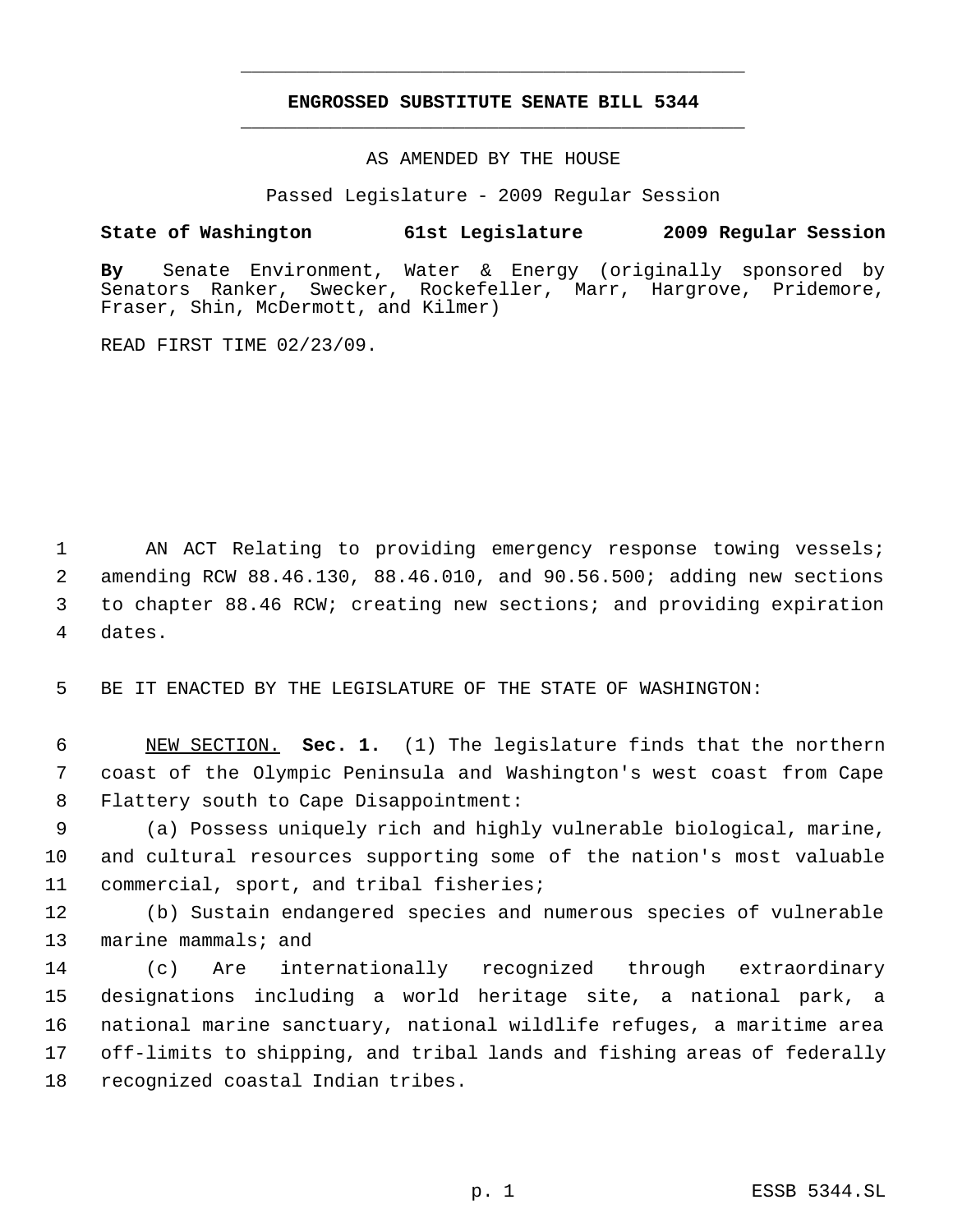(2) The legislature further finds that these coasts are periodically beset by severe storms with dangerously high seas and by strong currents, obscuring fog, and other conditions that imperil vessels and crews. When vessels suffer damage or founder, the coasts are likewise imperiled, particularly if oil is spilled into coastal waters. Oil spills pose great potential risks to treasured resources.

 (3) The legislature further finds that Washington has maintained an emergency response tug at Neah Bay since 1999 to protect state waters from maritime casualties and resulting oil spills. The tug is necessary because of the peculiarities of local waters that call for special precautionary measures. The tug has demonstrated its necessity and capability by responding to forty-two vessels in need of assistance. State funding for the tug is scheduled to end June 30, 2009.

 (4) The legislature intends that the maritime industry should provide and fully fund at least one year-round emergency response tug at Neah Bay, with necessary logistical and operational support, and that any tug provided by the maritime industry pursuant to this act should meet or exceed technical performance requirements specified in the state's fiscal year 2009 contract for the Neah Bay emergency response tug.

 **Sec. 2.** RCW 88.46.130 and 1991 c 200 s 426 are each amended to read as follows:

 (1) By July 1, 2010, the owner or operator of a covered vessel 25 transiting to or from a Washington port through the Strait of Juan de 26 Fuca, except for transits extending no further west than Race Rocks 27 light, shall establish and fund an emergency response system ((for the 28 Strait-of-Juan-de-Fuca-shall-be-established-by-July-1,-1992)) that provides for an emergency response towing vessel to be stationed at 30 Neah Bay. ((In - establishing - the - emergency - response - system, - the administrator shall consider the recommendations of the regional marine 32 safety-committees. The-administrator-shall-also-consult-with-the 33 province - of - British - Columbia - regarding - its - participation - in - the emergency response system.))

 (2) Any emergency response towing vessel provided under this section must: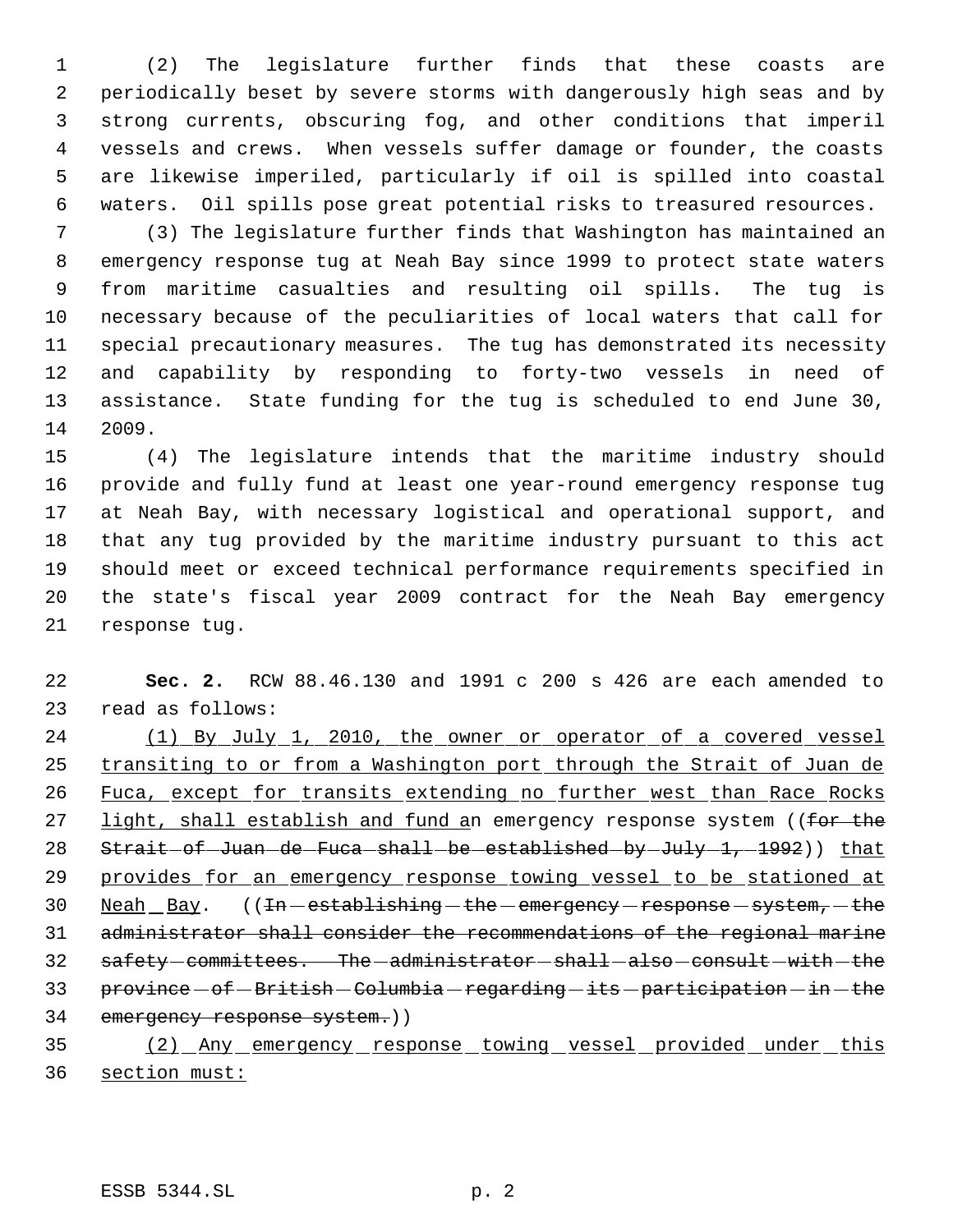(a) Be available to serve vessels in distress in the Strait of Juan 2 de Fuca and off of the western coast of the state from Cape Flattery light in Clallam county south to Cape Disappointment light in Pacific county; and (b) Meet the requirements specified in section 3 of this act. (3) In addition to meeting requirements specified in RCW 88.46.060, contingency plans for covered vessels operating in the Strait of Juan 8 de Fuca must provide for the emergency response system required by this section. Documents describing how compliance with this section will be achieved must be submitted to the department by December 1, 2009. An initial contingency plan submitted to the department after December 1, 12 2009, must be accompanied by documents demonstrating compliance with 13 this section. (4) The requirements of this section are met if: (a) Owners or operators of covered vessels provide an emergency 16 response towing vessel that complies with subsection (2) of this section; or (b) The United States government implements a system of protective measures that the department determines to be substantially equivalent 20 to the requirements of this section as long as the emergency response towing vessel required by this section is stationed at Neah Bay. NEW SECTION. **Sec. 3.** A new section is added to chapter 88.46 RCW to read as follows: (1) An emergency response towing vessel that is a part of the emergency response system required by RCW 88.46.130 must be stationed at Neah Bay and be available to respond to vessel emergencies. The towing vessel must be able to satisfy the following minimum planning standards: (a) Be underway within twenty minutes of a decision to deploy; (b) Be able to deploy at any hour of any day to provide emergency assistance within the capabilities of the minimum planning standards 32 and be safely manned to remain underway for at least forty-eight hours; (c) In severe weather conditions, be capable of making up to, stopping, holding, and towing a drifting or disabled vessel of one hundred eighty thousand metric dead weight tons; (d) In severe weather conditions, be capable of holding position within one hundred feet of another vessel;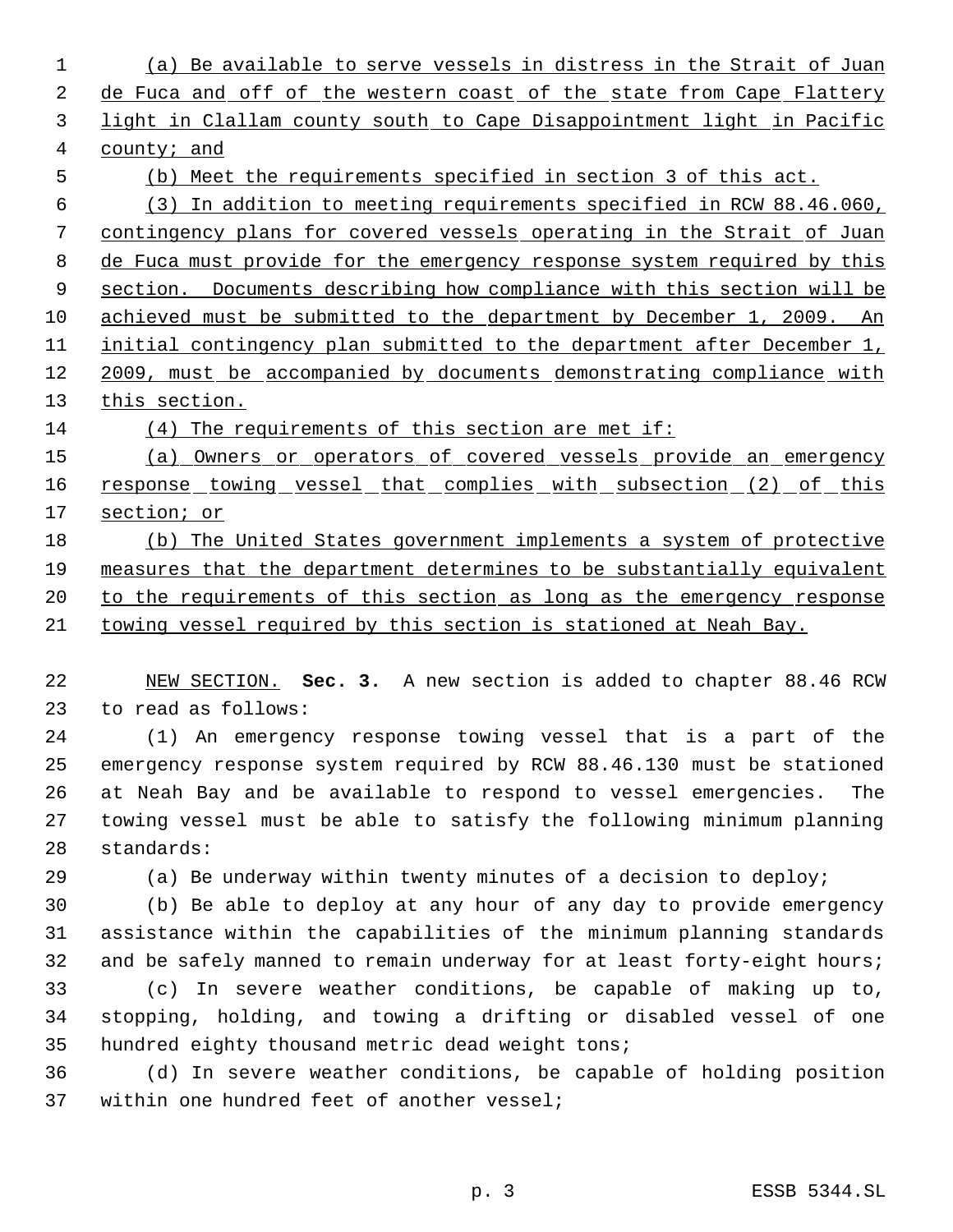- (e) Be equipped with and maneuverable enough to effectively employ a ship anchor chain recovery hook and line throwing gun;
- (f) Be capable of a bollard pull of at least seventy short tons; and
- (g) Be equipped with appropriate equipment for:
- (i) Damage control patching;
- (ii) Vessel dewatering;
- (iii) Air safety monitoring; and
- (iv) Digital photography.

 (2) The requirements of this section may be fulfilled by one or more private organizations or nonprofit cooperatives providing umbrella coverage under contract to single or multiple covered vessels.

 (3)(a) The department must be authorized to contract with the emergency response towing vessel, at the discretion of the department, in response to a potentially emerging maritime casualty or as a precautionary measure during severe storms. All instances of use by the department must be paid for by the department.

 (b) Covered vessels that are required to provide an emergency response towing vessel under RCW 88.46.130 may not restrict the emergency response towing vessel from responding to distressed vessels that are not covered vessels.

 (4) Nothing in this section limits the ability of a covered vessel to contract with an emergency response towing vessel with capabilities that exceed the minimum capabilities provided for a towing vessel in this section.

 (5) The covered vessel owner or operator shall submit a written report to the department as soon as practicable regarding an emergency response system deployment, including photographic documentation determined by the department to be of adequate quality. The report must provide a detailed description of the incident necessitating a response and the actions taken to render assistance under the emergency response system.

 NEW SECTION. **Sec. 4.** A new section is added to chapter 88.46 RCW to read as follows:

 (1) It is the intent of the legislature to provide the various components of the maritime industry with the tools necessary to satisfy the requirements of RCW 88.46.130 in the most cost-effective manner.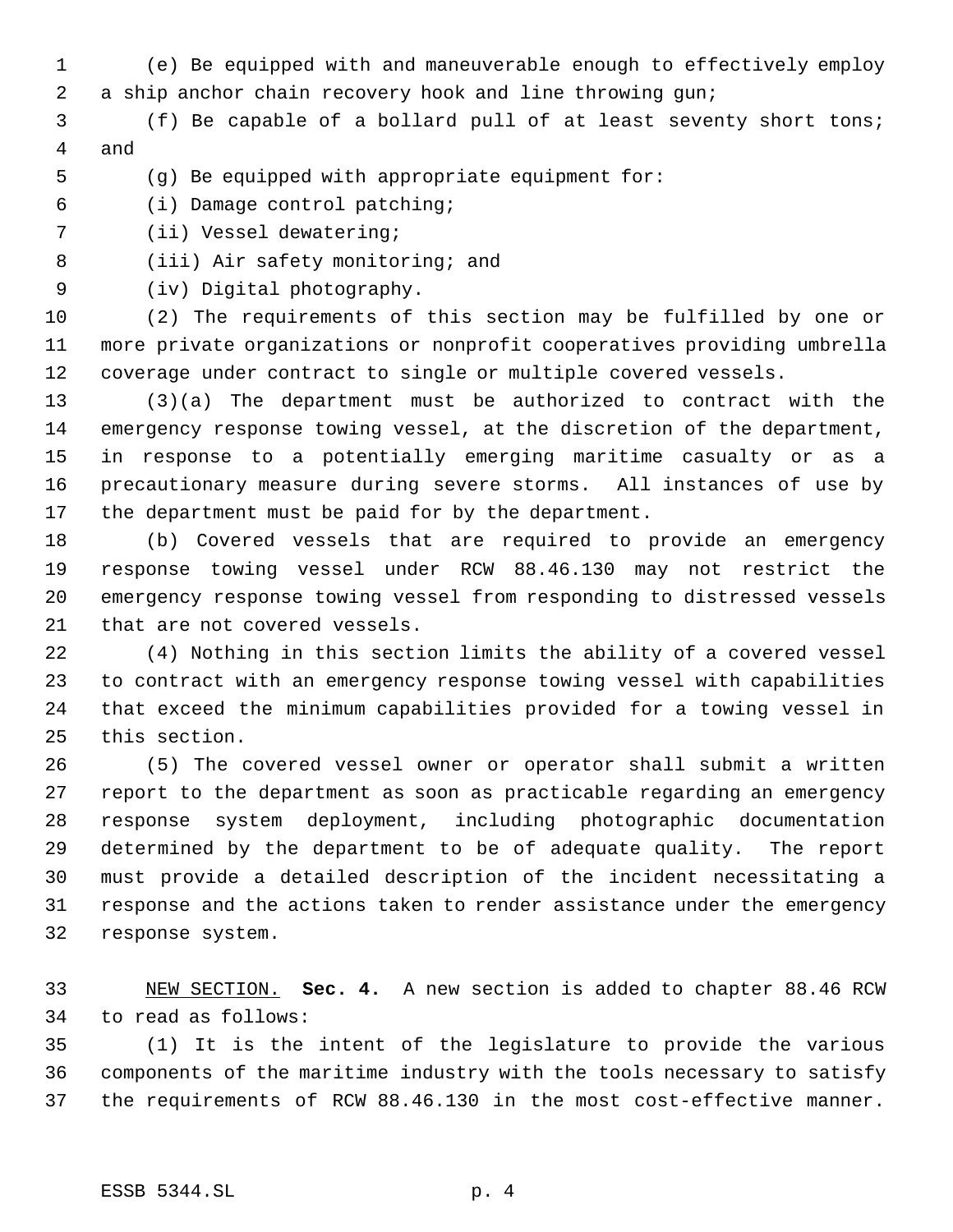In doing, the legislature encourages, but does not mandate, the maritime industry to unite behind their mutual interests and responsibilities and identify or form a single umbrella organization that allows all affected covered vessels to equitably share the costs inherent in the implementation of RCW 88.46.130.

 (2) The legislature further finds that, given the broad range of covered vessel types and sizes, an equitable sharing of the costs of implementing RCW 88.46.130 will likely mean that not all covered vessels will be responsible for providing the same amount of funding. Any umbrella organization that is identified or formed to satisfy the requirements of this act should consider the multitude of factors that comprise the risk of vessel emergencies and the likelihood of initiating a response from the emergency response vessel required by RCW 88.46.130.

 (3) The legislature intends to provide the authority for any operator of a covered vessel that feels as though an umbrella organization that is identified, formed, or proposed for formation does not equitably share the costs of compliance with RCW 88.46.130 with the covered vessel in question, or the class of vessel to which the covered vessel belongs, to either contract directly with an adequate emergency response vessel or form or join a discreet umbrella organization representing the appropriate segment of the maritime industry. However, if the operator of a covered vessel chooses not to join a proposed or existing umbrella organization, or finds that negotiations leading to the formation of an umbrella organization are not progressing in an adequate manner, the legislature requests, but does not require, that the vessel operator contact the department and provide official notice of their concern as to how the umbrella group in question failed in establishing an equitable cost-share strategy.

 (4) The department shall collect and maintain all notices received under this section and shall summarize any reports received by the operators of covered vessels and report the summation to the appropriate committees of the legislature upon request by a legislative committee.

 NEW SECTION. **Sec. 5.** (1) Designated representatives of the owners and operators of all classes of covered vessels shall negotiate, given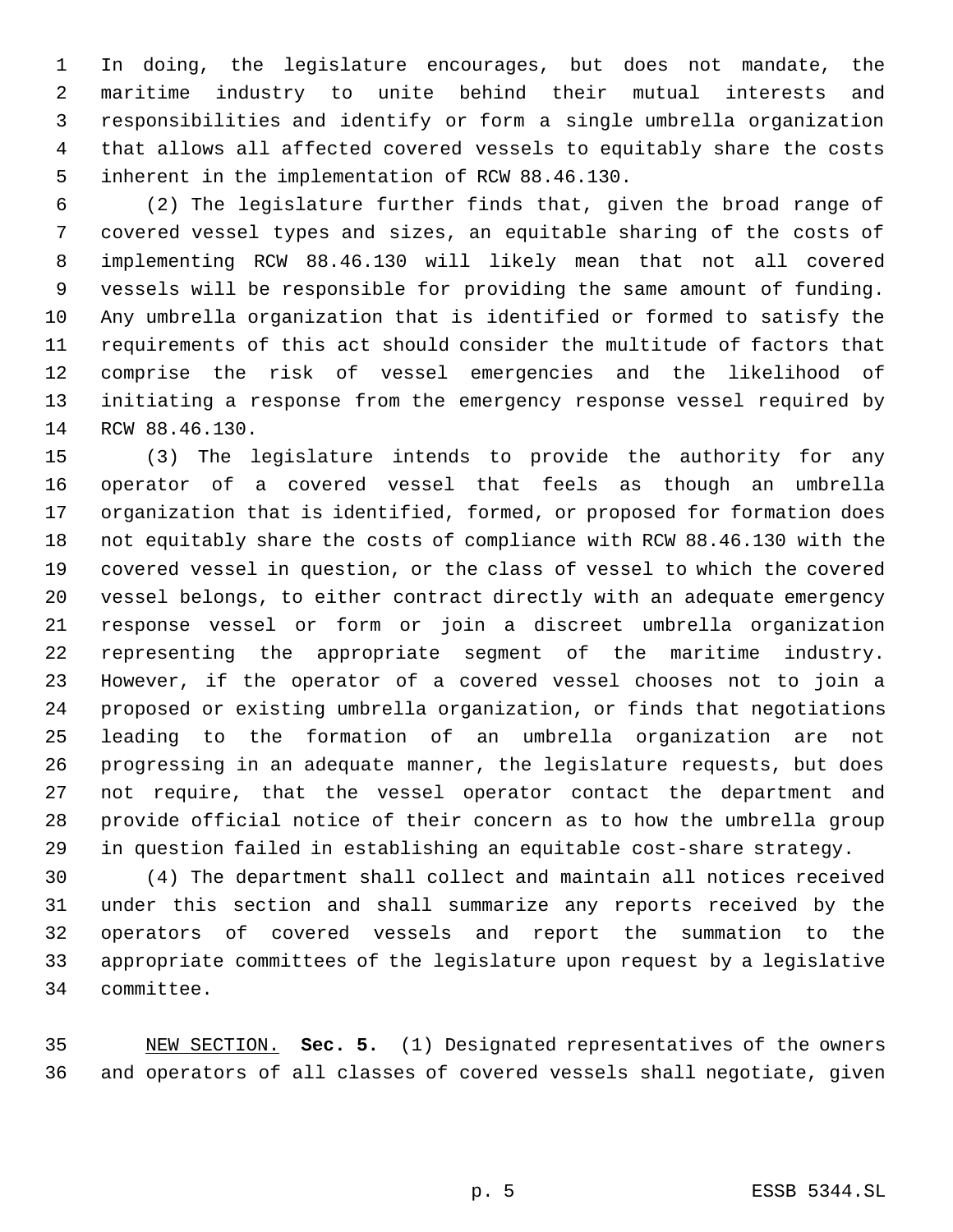the intent of section 4 of this act, a system to determine the equitable apportionment of costs of the emergency response system required by this act.

 (2) Participants to the negotiations shall provide interim progress reports to the appropriate committees of the legislature by October 31, 2009, and again by December 1, 2009, the latter date coinciding with the deadline for contingency plans for covered vessels operating in the Strait of Juan de Fuca to provide for the emergency response system required by RCW 88.46.130. These reports shall provide available information relating to:

 (a) The anticipated average annual cost of providing the emergency response system;

 (b) The methodology for determining the anticipated average annual cost for each class of covered vessel, including:

 (i) A system for crediting enhanced navigational or structural characteristics;

 (ii) Appropriate limits on total cost for vessels that frequently transit the Strait of Juan de Fuca, except for transits extending no 19 further west than Race Rocks light; and

- (iii) Consideration of current economic conditions; and
- (c) Any impediment to equitable apportionment of costs.
- (3) As used in this section, "class of covered vessel" means:
- (a) Oil tankers;
- (b) Tank barges;
- (c) Tug and oil barge combinations;
- (d) Cargo vessels;
- (e) Passenger vessels; and
- (f) Other covered vessels.

 (4) If the representatives designated under this section to participate in negotiations fail to achieve the goals of this section or otherwise choose not to report the outcomes to the legislature, the department of ecology shall, by December 1, 2009, deliver the summation of any reports received under section 4 of this act.

(5) This section expires June 30, 2010.

 NEW SECTION. **Sec. 6.** A new section is added to chapter 88.46 RCW to read as follows:

(1) As part of reviewing contingency plans submitted under RCW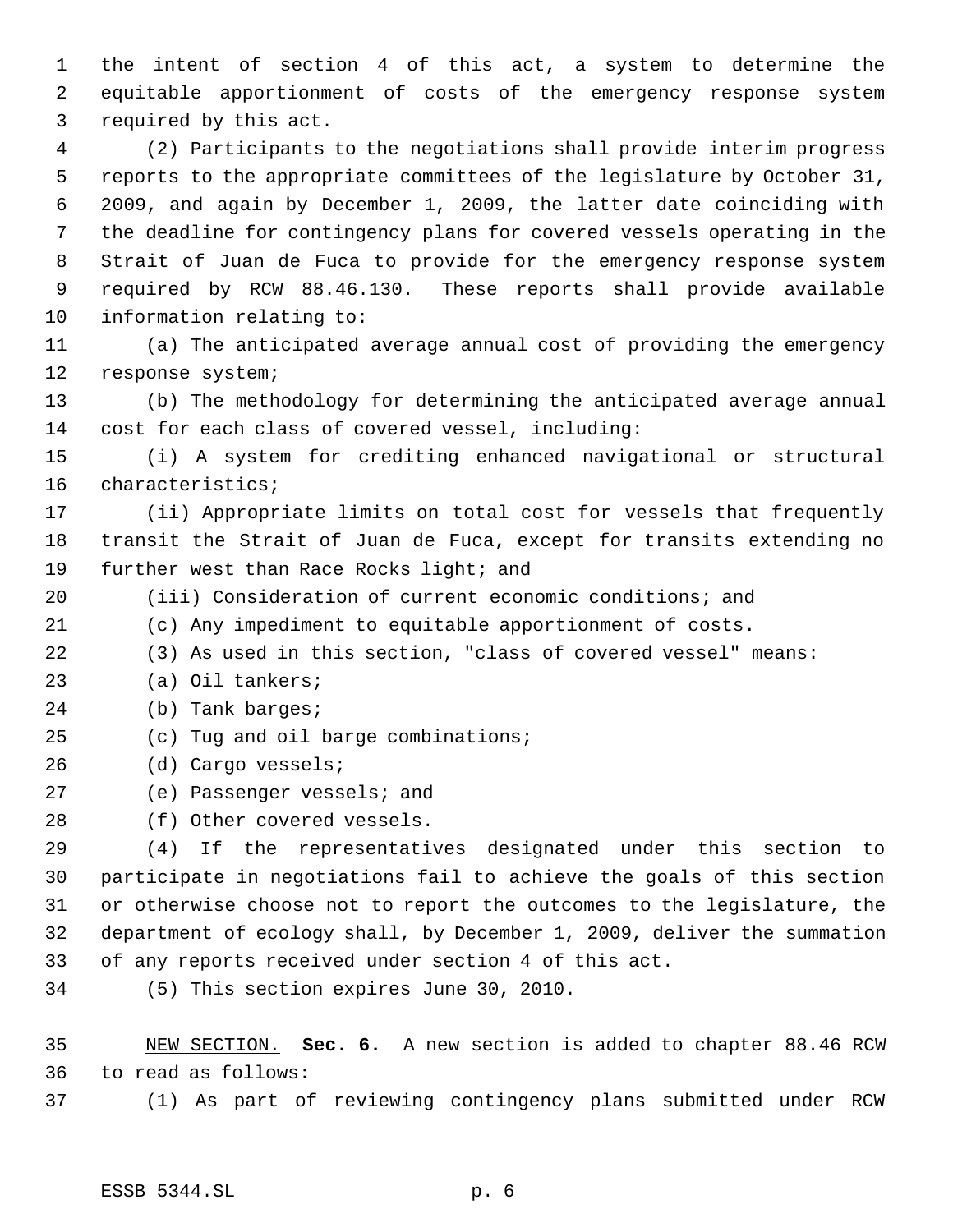88.46.130, the department may determine the adequacy of the emergency response system required in RCW 88.46.130 through practice drills that test compliance with the requirements of section 3 of this act. Practice drills may be conducted without prior notice.

 (2) Each successful response to a vessel emergency may be considered by the department to satisfy a drill covering this portion of a covered vessel's contingency plan.

 (3) Drills of the emergency response system required in RCW 88.46.130 must emphasize the system's ability to respond to a potentially worst case vessel emergency scenario.

 **Sec. 7.** RCW 88.46.010 and 2007 c 347 s 5 are each amended to read as follows:

 The definitions in this section apply throughout this chapter unless the context clearly requires otherwise.

 (1) "Best achievable protection" means the highest level of protection that can be achieved through the use of the best achievable technology and those staffing levels, training procedures, and operational methods that provide the greatest degree of protection achievable. The director's determination of best achievable protection shall be guided by the critical need to protect the state's natural resources and waters, while considering (a) the additional protection provided by the measures; (b) the technological achievability of the 23 measures; and (c) the cost of the measures.

 (2) "Best achievable technology" means the technology that provides the greatest degree of protection taking into consideration (a) processes that are being developed, or could feasibly be developed, given overall reasonable expenditures on research and development, and (b) processes that are currently in use. In determining what is best achievable technology, the director shall consider the effectiveness, engineering feasibility, and commercial availability of the technology.

 (3) "Cargo vessel" means a self-propelled ship in commerce, other than a tank vessel or a passenger vessel, of three hundred or more gross tons, including but not limited to, commercial fish processing vessels and freighters.

 (4) "Bulk" means material that is stored or transported in a loose, unpackaged liquid, powder, or granular form capable of being conveyed by a pipe, bucket, chute, or belt system.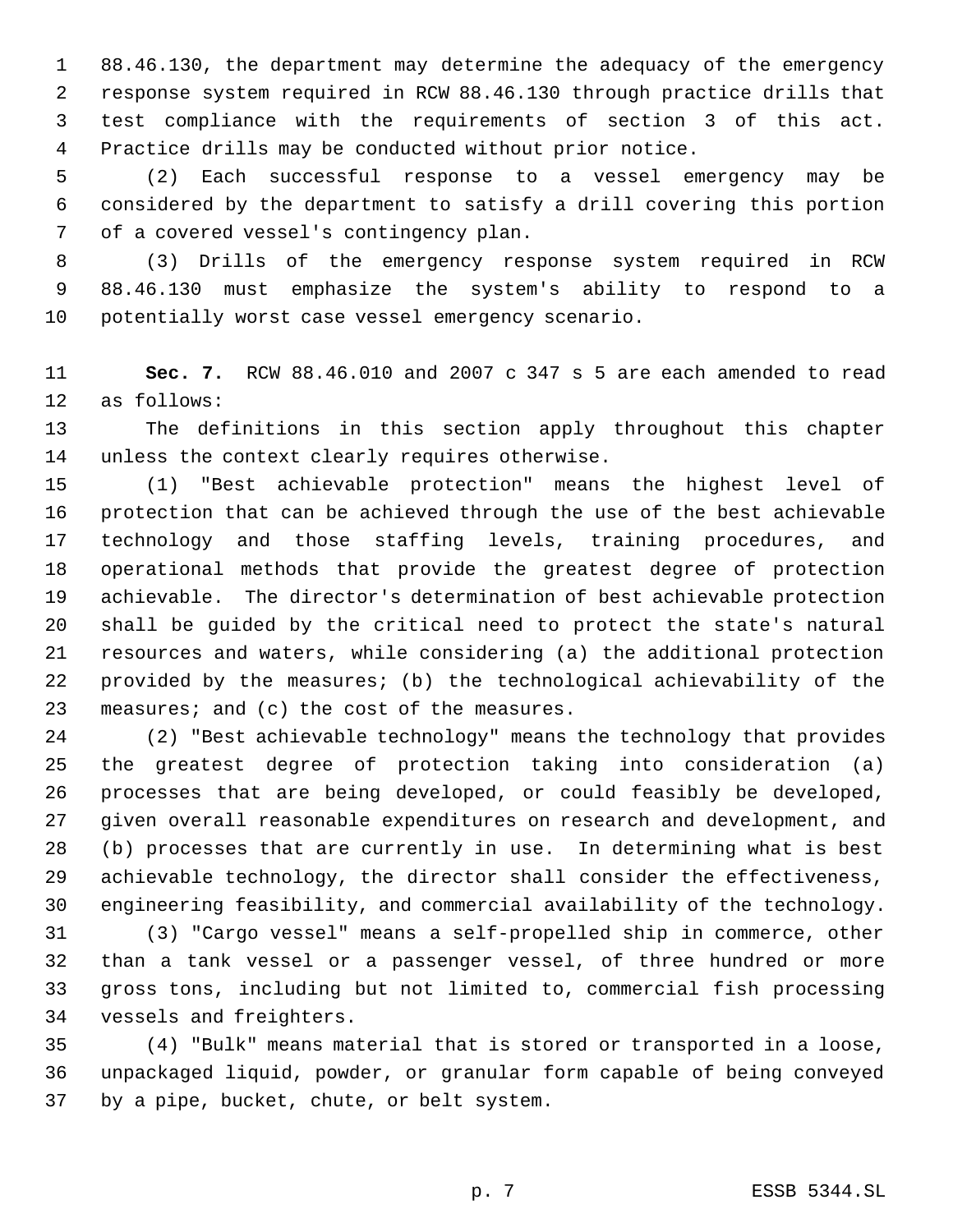(5) "Covered vessel" means a tank vessel, cargo vessel, or passenger vessel.

(6) "Department" means the department of ecology.

(7) "Director" means the director of the department of ecology.

 (8) "Discharge" means any spilling, leaking, pumping, pouring, emitting, emptying, or dumping.

 (9)(a) "Facility" means any structure, group of structures, equipment, pipeline, or device, other than a vessel, located on or near the navigable waters of the state that transfers oil in bulk to or from a tank vessel or pipeline, that is used for producing, storing, handling, transferring, processing, or transporting oil in bulk.

 (b) A facility does not include any: (i) Railroad car, motor vehicle, or other rolling stock while transporting oil over the highways or rail lines of this state; (ii) retail motor vehicle motor fuel outlet; (iii) facility that is operated as part of an exempt agricultural activity as provided in RCW 82.04.330; (iv) underground storage tank regulated by the department or a local government under chapter 90.76 RCW; or (v) marine fuel outlet that does not dispense more than three thousand gallons of fuel to a ship that is not a covered vessel, in a single transaction.

 (10) "Marine facility" means any facility used for tank vessel wharfage or anchorage, including any equipment used for the purpose of handling or transferring oil in bulk to or from a tank vessel.

 (11) "Navigable waters of the state" means those waters of the state, and their adjoining shorelines, that are subject to the ebb and flow of the tide and/or are presently used, have been used in the past, or may be susceptible for use to transport intrastate, interstate, or foreign commerce.

 (12) "Oil" or "oils" means oil of any kind that is liquid at atmospheric temperature and any fractionation thereof, including, but not limited to, crude oil, petroleum, gasoline, fuel oil, diesel oil, biological oils and blends, oil sludge, oil refuse, and oil mixed with wastes other than dredged spoil. Oil does not include any substance listed in Table 302.4 of 40 C.F.R. Part 302 adopted August 14, 1989, under section 101(14) of the federal comprehensive environmental response, compensation, and liability act of 1980, as amended by P.L. 99-499.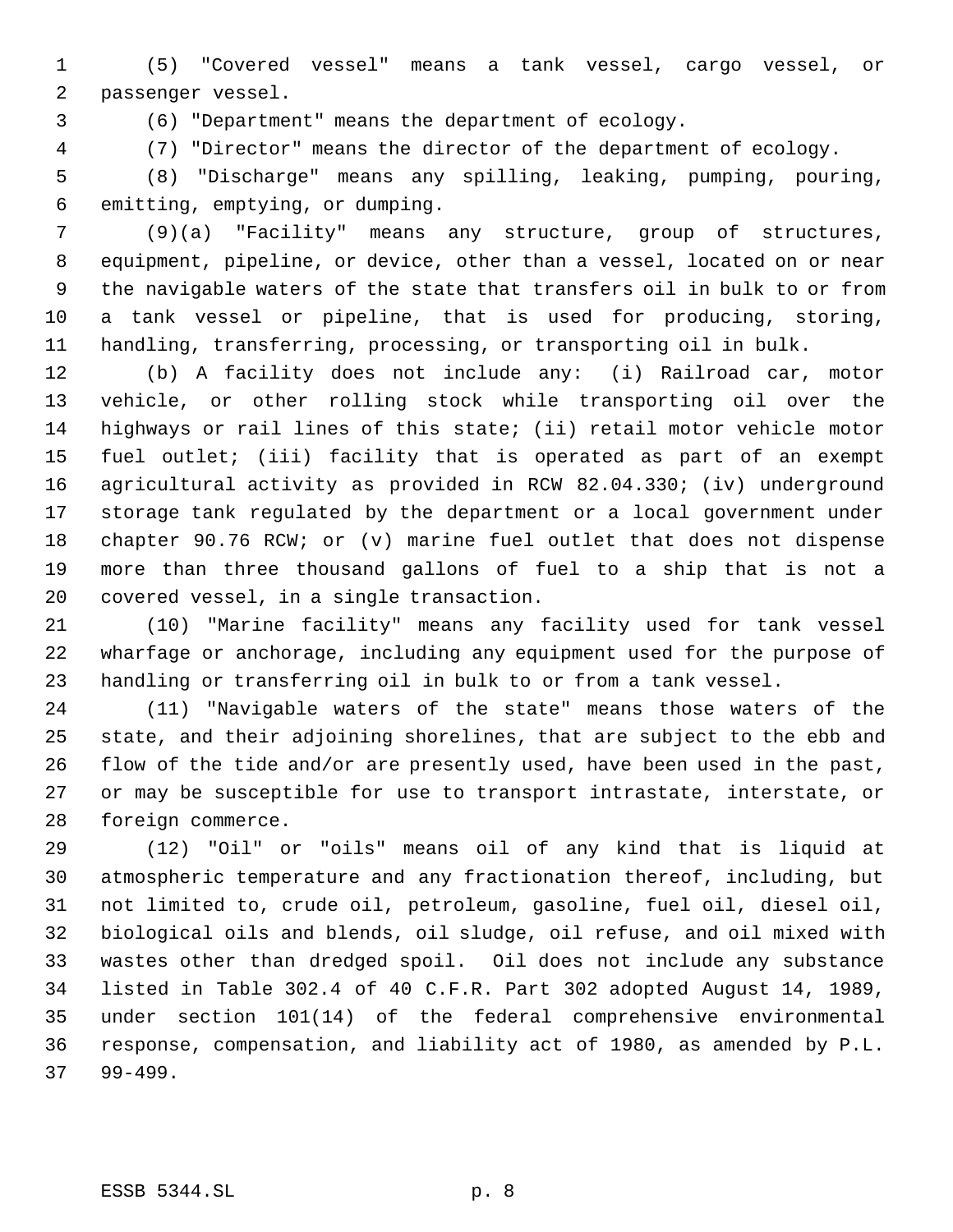(13) "Offshore facility" means any facility located in, on, or under any of the navigable waters of the state, but does not include a facility any part of which is located in, on, or under any land of the state, other than submerged land. "Offshore facility" does not include a marine facility.

 (14) "Onshore facility" means any facility any part of which is located in, on, or under any land of the state, other than submerged land, that because of its location, could reasonably be expected to cause substantial harm to the environment by discharging oil into or on the navigable waters of the state or the adjoining shorelines.

 (15)(a) "Owner or operator" means (i) in the case of a vessel, any person owning, operating, or chartering by demise, the vessel; (ii) in the case of an onshore or offshore facility, any person owning or operating the facility; and (iii) in the case of an abandoned vessel or onshore or offshore facility, the person who owned or operated the vessel or facility immediately before its abandonment.

 (b) "Operator" does not include any person who owns the land underlying a facility if the person is not involved in the operations of the facility.

 (16) "Passenger vessel" means a ship of three hundred or more gross tons with a fuel capacity of at least six thousand gallons carrying passengers for compensation.

 (17) "Person" means any political subdivision, government agency, municipality, industry, public or private corporation, copartnership, association, firm, individual, or any other entity whatsoever.

26 (18) <u>"Race Rocks light" means the nautical landmark located</u> southwest of the city of Victoria, British Columbia.

 (19) "Severe weather conditions" means observed nautical conditions with sustained winds measured at forty knots and wave heights measured between twelve and eighteen feet.

 (20) "Ship" means any boat, ship, vessel, barge, or other floating craft of any kind.

33  $((+19))$   $(21)$  "Spill" means an unauthorized discharge of oil into the waters of the state.

35 (( $(20)$ ) (22) "Strait of Juan de Fuca" means waters off the northern coast of the Olympic Peninsula seaward of a line drawn from New Dungeness light in Clallam county to Discovery Island light on Vancouver Island, British Columbia, Canada.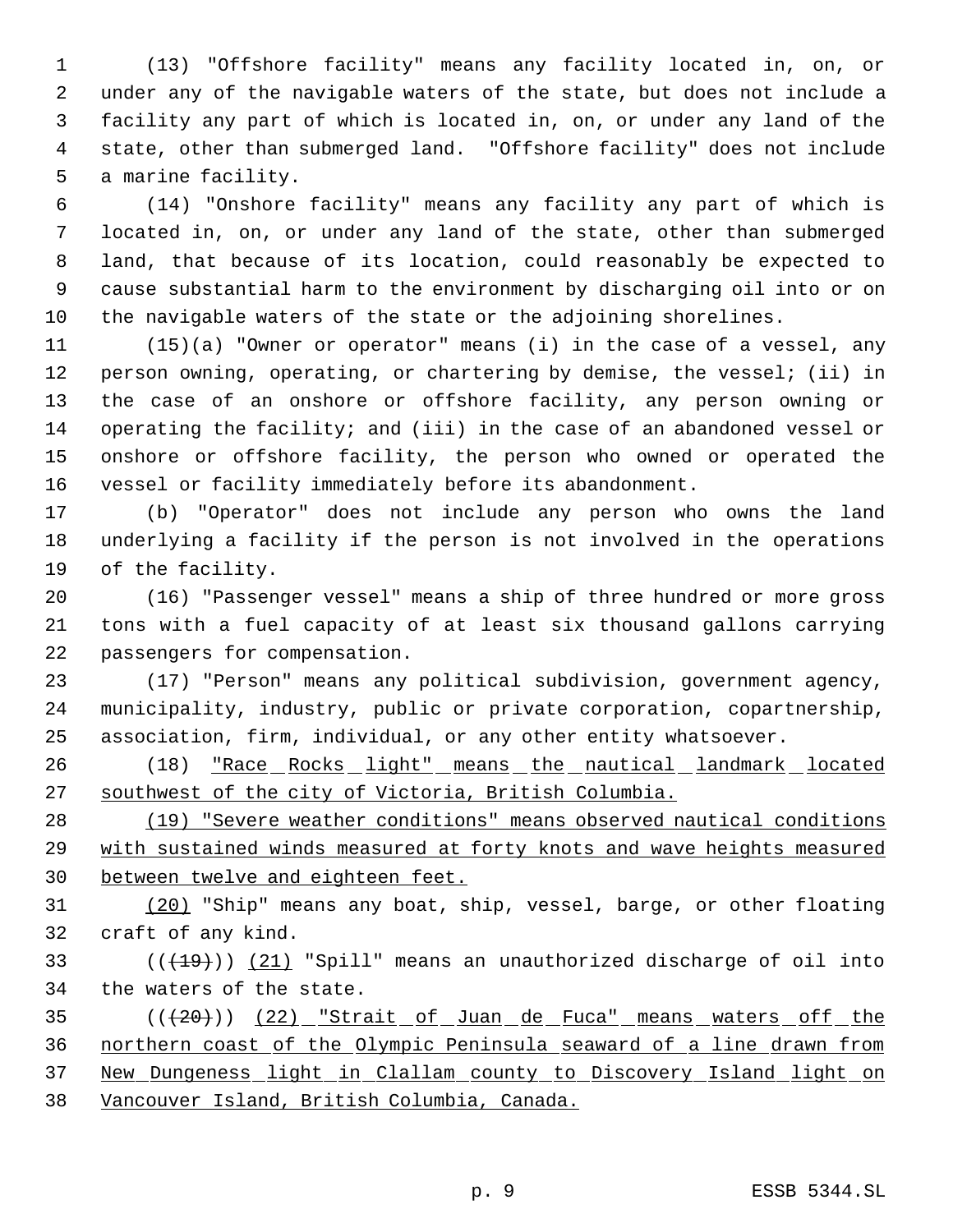(23) "Tank vessel" means a ship that is constructed or adapted to carry, or that carries, oil in bulk as cargo or cargo residue, and that:

(a) Operates on the waters of the state; or

 (b) Transfers oil in a port or place subject to the jurisdiction of this state.

7 (( $(21)$ ) (24) "Vessel emergency" means a substantial threat of pollution originating from a covered vessel, including loss or serious 9 degradation of propulsion, steering, means of navigation, primary 10 electrical generating capability, and seakeeping capability.

11 (25) "Waters of the state" includes lakes, rivers, ponds, streams, inland waters, underground water, salt waters, estuaries, tidal flats, beaches and lands adjoining the seacoast of the state, sewers, and all other surface waters and watercourses within the jurisdiction of the state of Washington.

 $((22))$   $(26)$  "Worst case spill" means: (a) In the case of a vessel, a spill of the entire cargo and fuel of the vessel complicated by adverse weather conditions; and (b) in the case of an onshore or offshore facility, the largest foreseeable spill in adverse weather conditions.

 NEW SECTION. **Sec. 8.** (1) The director of the department of ecology, or the director's designee, shall initiate discussions with the director's equivalent position in the government for the Canadian province of British Columbia to explore options for Washington and British Columbia to share the marine response assets required under this act.

 (2) Any progress or outcomes from the discussions initiated under this section must be reported to the appropriate committees of the legislature no later than January 1, 2011.

(3) This section expires July 31, 2011.

 **Sec. 9.** RCW 90.56.500 and 1991 c 200 s 805 are each amended to read as follows:

33 (1) The state oil spill response account is created in the state treasury. All receipts from RCW 82.23B.020(1) shall be deposited in the account. All costs reimbursed to the state by a responsible party or any other person for responding to a spill of oil shall also be